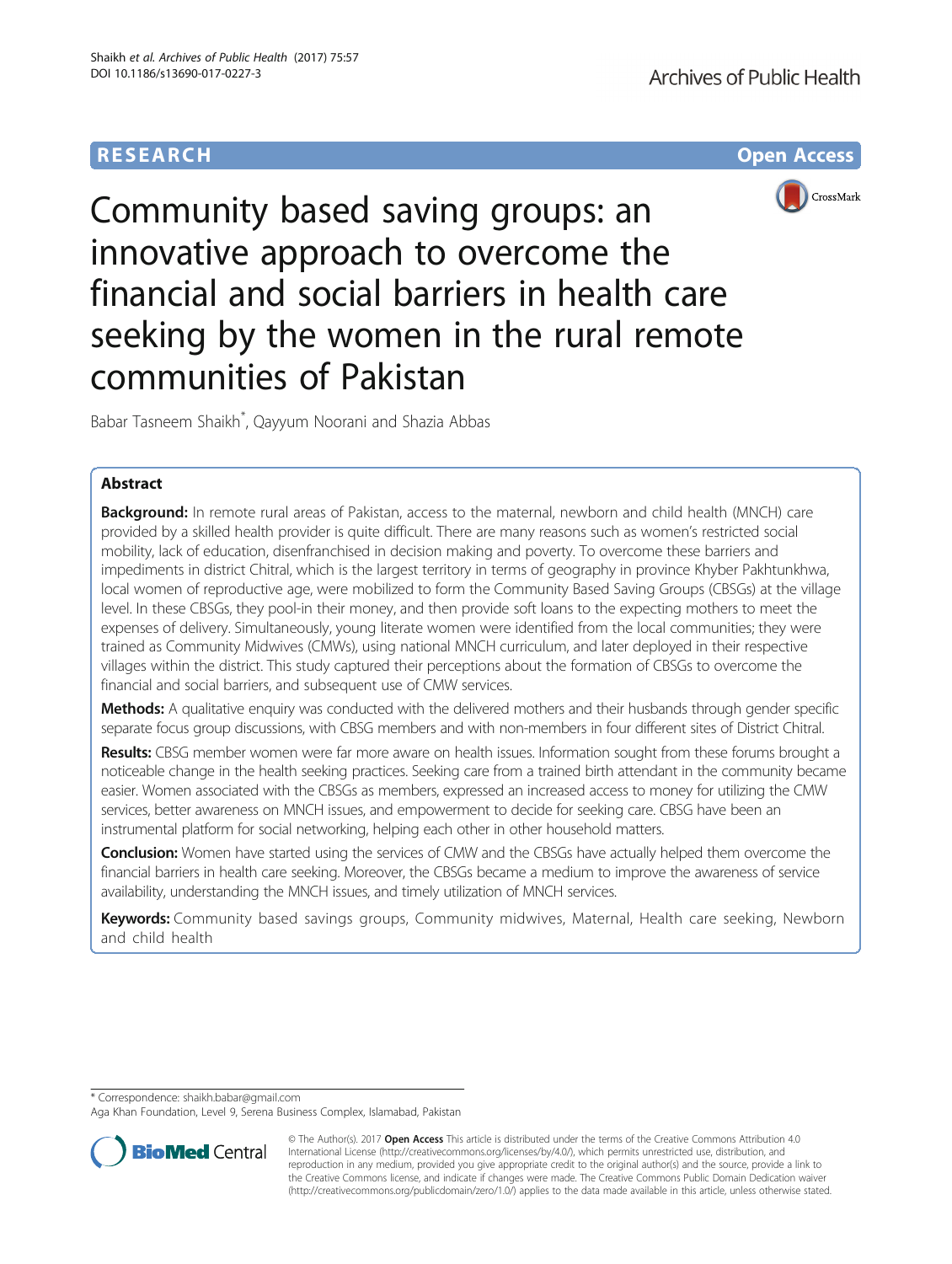## Background

Like many other rural remote communities in Pakistan, district Chitral in the north-west of Khyber-Pakhtunkhwa province in Pakistan presents the most difficult terrain, harsh cold weather, poverty, conservative culture, and limited facilities of education and healthcare. The district shares its border with Gilgit-Baltistan to the east, with Swat and Dir to the south, and with Afghanistan's Kunar, Badakshan and Nuristan provinces to the north and west. A narrow strip of Wakhan corridor separates Chitral from Tajikistan in the north. Chitral is connected to the rest of Pakistan by two road routes, the Lowari Pass from Dir and the Shandur Top. Both routes are closed in winter [[1\]](#page-6-0). As a result, the access to health care and especially the skilled birth attendants (SBAs), poses a significant challenge for the expectant mothers. The district presents high levels of maternal and newborn morbidity and mortality as compared to other neighboring district of the province [[2\]](#page-6-0). Global as well as local experience shows that delays in seeking care, reaching care, and receiving care are related to inadequate knowledge, logistical and financial constraints, gender insensitive health policies and programs, gaps in the health service provision and coverage, and low levels of family and community support [\[3](#page-6-0), [4\]](#page-6-0).

In district Chitral, lack of public transport, too high fares, distantly located health facilities, travel time, and uncertain availability of the trained healthcare provider pose serious challenges in seeking appropriate health care in time [\[5](#page-6-0)]. Amidst a majority of population subject to abject household poverty (around US\$2 /day), most of the deliveries (64%) occur at homes, without the assistance of a skilled birth attendant [[6\]](#page-6-0). Historically, female illiteracy has also contributed to women's inability to effectively understand and act on their health needs [[7, 8](#page-6-0)]. Almost half of the women (46%) had never attended a school and two third were illiterate, in communities typically ascribing to conservative socio-religious dictates on women's social mobility, even for emergency health care seeking [[9](#page-6-0)].

## Program intervention

Poverty and lack of finances for travel have restrained most of the women in seeking health care from a skilled birth attendant. As a result, most of the deliveries occur at home, with the aid of the village midwife (dai) or a senior woman relative or a neighbour [[5\]](#page-6-0). This unsafe practice and behaviour has had serious implications on the health of the mother and the newborn in the area. Four years project duration [2012–2015] aimed at overcoming the financial barriers of the pregnant women seeking care from the skilled birth attendants (SBAs) in district Chitral; and ensuring the availability of a trained birth attendant i.e. community midwife in each intervention village of the district.

Local women particularly of the reproductive age were sensitized and mobilized to form at least one Community-Based Savings Groups (CBSGs) in each village. More than 400 such groups were formed across the district. The membership of the group was voluntary and with no fix joining fee or deposit; it could be as low as PkRs10 only. Each CBSG comprised 10 to 30 women who deposited and pooled their savings (per their capacity and affordability). Women were given shares against their money deposited (each share costs PkRs10) and a record of individual's savings was maintained in a register. Then on receiving a loan request, the group was convened to decide on lending the money internally through a consensus at a pre-defined, mutually agreed upon interest rate. The locked money box, the key and the record book were kept with three different members to ensure secrecy and transparency. Loan is paid back on a mutually agreed time frame and on a soft interest rate, and late return charges or the fate of defaulter cases were also decided among the group with consensus [[10](#page-6-0)]. Moreover, CBSGs became a conducive platform for the village women to participate, interact, and discuss about their reproductive health issues, exchange advantages of skilled delivery, and highlight the role of CMWs. The forum largely contributed to the women's financial autonomy and empowerment. The CBSG model was developed based on the global experience to provide a simple, transparent, cost-effective entry level financial services for poor rural populations with fundamental promise that funds saved now will be available in the future, and also allowing a space for community interaction [[11](#page-6-0)].

For deploying skilled birth attendants, partnership memorandum was signed with the National Maternal, Newborn & Child Health (MNCH) Program. Twenty eight young women identified with the help of lady health workers and the village elders; were recruited from the remote locations. They were imparted a training of 18 months as community midwives (CMW), as per the standard national curriculum [[12](#page-6-0)]. In Pakistan's rural communities, CMWs are the only accessible, clinically trained provider for the continuum of care: antenatal and post-natal care, birth preparedness and complication readiness counselling, skilled delivery, and postpartum family planning [\[13\]](#page-6-0). Considering the bit of hesitation associated with the acceptance of the role of young CMWs in the communities, community support system was developed. One CMW was deployed in one village, but covering 2–3 more adjacent villages. For each CMW, one Village Health Committees (VHCs) was established and linked with a cluster of 8–10 CBSGs.

### Study objectives

This qualitative descriptive study was part of the larger study which attempted to answer the question i.e.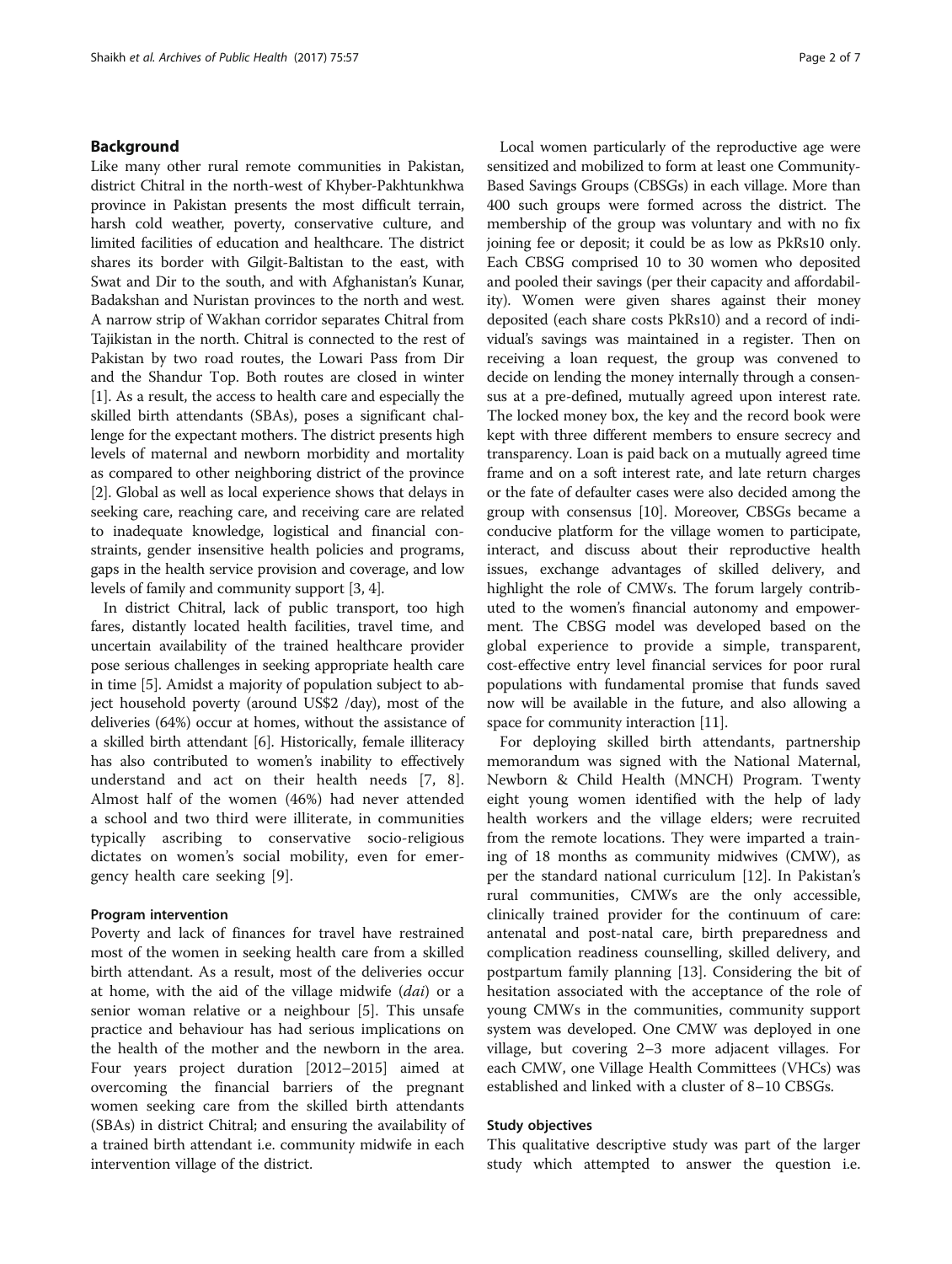whether membership in CBSGs contributes to increased awareness of service availability, understanding of MNCH issues, in addition to greater utilization of MNCH services in the community, specifically those offered by CMWs [[14](#page-6-0)]. Hence this qualitative descriptive part endeavoured to document the role of the CBSGs in overcoming the 'financial barriers' and subsequent utilization of the services of a skilled birth attendant i.e. CMW. It also assessed whether CBSGs have actually been instrumental in overcoming some of the 'social barriers' to access skilled health providers, particularly the CMWs.

## Methods

## Data collection tool

After a thorough review of the literature, we developed a question guide comprising probes to record the contextual insights about the role and benefits of CBSG membership, especially with regard to health awareness, health seeking practices, their experience in the last delivery and the costs incurred, and use of MNCH services offered by the newly deployed CMWs. The study also looked into other social effects produced by community savings, financial autonomy, decisionmaking authority, degree of empowerment, and group solidarity. Men were asked to comment on their role in the whole cycle of pregnancy and child birth; merits and de-merits of CBSGs, and what if a similar CBSG is created for them also. The question guide was pilot tested in one of the villages with one group of women to see the composition, sequence, language, duration and level of understanding of the different probes to be asked. Minor adjustments were made for the language and sequence of probes. The FGD guide was eventually translated into a local language 'Khowar'.

## Data collection

We conducted Focus Group Discussions (FGDs) in order to explore a series of inter-related questions and issues. Of the 28 locations, where CBSGs were formed and the CMWs were deployed and working, four locations were identified for conducting the research in order to capture the diversity in geography, ethnicity and the socio economic status within the program area. With this criterion, two locations were randomly selected from each of the two tehsils of the study district. FGD participants were asked to share the barriers health care seeking especially the financial issues, benefits of CBSGs in terms of access to money, utilization of CMW service, and improved awareness on MNCH issues. Separate FGDs were conducted with women who have still not opted to become a member of the CBSG, and their husbands to record the reasons for not joining. The study conducted 16 FGDs to reach the data saturation [4 each with women member CBSGs and their husbands; and 4 each with women non-members and their husband]. Participants for the FGDs at each of the four locations were:

- 1) women who had delivered within the last quarter and were members of a CBSG;
- 2) husbands of women CBSG member who had delivered within the last quarter;
- 3) women who had delivered within the last quarter and were not members of a CBSG; and
- 4) husbands of women who had delivered within the last quarter and were not a CBSG member.

Each FGD comprised 6 to10 men or women. The meetings were held at a neutral place (schools, community centres etc.) in the village, agreeable and accessible to all the invited participants. The duration of one discussion spanned over an hour on average. To identify participants, the data collectors visited prospective participants' homes and if women and men agreed, informed consent was obtained and invitation to FGD was extended. During the FGDs, participation diagrams were made so as to ensure that an equal opportunity was provided to all the FGD participants to speak and contribute to the discussion. Verbatim notes of the FGDs were transcribed from the local language 'Khowar' to Urdu to provide a record of what was said.

#### Data analysis

Qualitative data, in turn, was analysed manually, according to the principles of grounded theory, which can be defined as the generation of theories about a social phenomenon, and to develop higher level understandings that are 'grounded' in, or derived from the systematic analysis of data. Such an approach is most appropriate when the study of social interactions or experiences aims to explain a process, and not to test or verify an existing theory [\[15](#page-6-0)]. Hence, in this study, the social phenomenon studied was 'the extent to which CBSG membership facilitated women's use of CMWs' services'.

Data analysis was done manually, identifying nodes and sub-nodes to generate and classify the themes arising from the FGD transcripts. All the data relevant to each node was then examined, using a process called 'constant comparison'. In this way, each item or aspect of the primary data was checked and compared to the larger data to establish the analytical categories. Later, the data was aggregated and analysed to develop the themes. Theoretical coding, memo writing and datasorting were employed in the process of writing the first version of the manuscript. The codes and themes produced because of the preliminary analysis were then re-written and re-organised.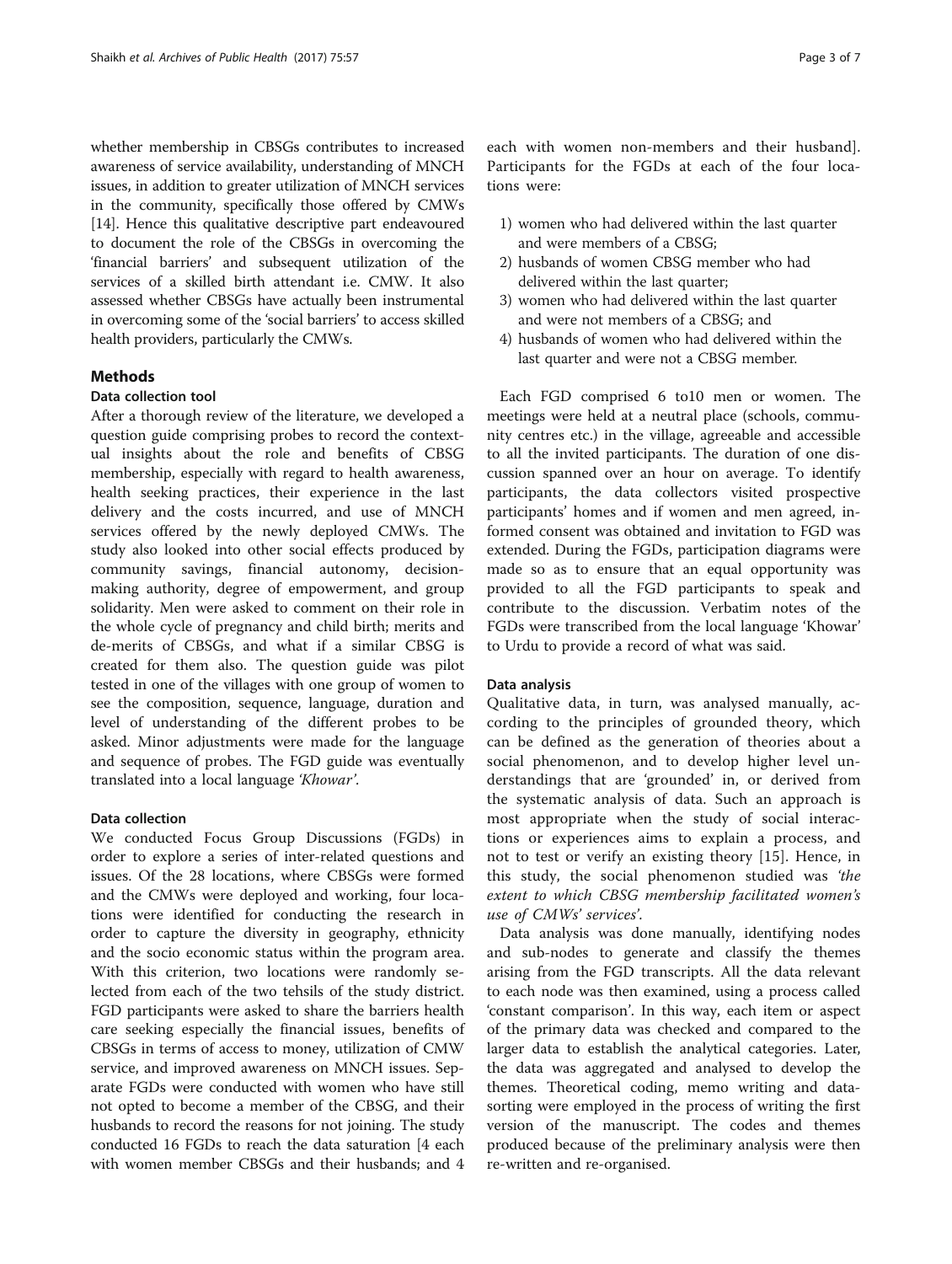## Results

Participants of the FGDs were quite homogenous in socio-demographic characteristics. Most of the women who participated in the FGDs were housewives and poor, with an average household monthly income of less than PKR 10,000 (approx. US\$100). Majority of the participants of FGDs were aware of a CMW working in their area, and most of them had already sought assistance from the CMWs during the last pregnancy. The CMWs had regular interaction with women during pregnancy, counseling, referral to next level facility and in providing post natal care. More than two-third women were associated with CBSGs either directly or through immediate family members. The qualitative results are compiled under the themes which emerged from the analysis of sub-nodes and nodes.

## Improving health awareness and practices

The participants admitted that they are better aware on the health issues than before. CBSG forums provided enabling environment for the counseling and health awareness sessions by CMWs and the supervisors. CBSGs became the forums for behaviour change communication on pregnancy, childbirth, breastfeeding, family planning and immunization. The findings of the FGDs revealed that health-seeking practices were changing among women who joined CBSGs a year ago.

"We are more aware on issues regarding our own health and the health of the newborn. We try to follow what CMW tell us about our diet, child's feeding, spacing between children etc". (Women member CBSG).

Study participants confirmed that due to regular interaction with CMW through group meetings, they developed the confidence on the ability and role of CMW to provide quality services during pregnancy. On the other hand, many male participants (husbands of the CBSG members) acknowledged that the CBSG's membership enabled their women to access the counseling and health awareness sessions conducted by the CMWs. They reported that now women are actively seeking the support of their family for birth preparedness.

"It is because of CBSG that I have been able to persuade my wife that CMW is based in our community; so it is better to avail her services". (Husband-member CBSG).

CBSG membership has not only empowered the women to take their decisions regarding the place of delivery; it has also helped to enhance members' knowledge on importance of good diet, immunization and rest during the pregnancy.

#### Utilization of CMW services

CBSG members were asked to discuss the role of CBSGs in facilitating the utilization of CMWs' services.

"Many a times, men are not at home; therefore I can take loan from CBSG in the time of need. Also I don't want to take loans from relatives or neighbours". (Women member CBSG).

Husbands of women members appreciated the facilitating role of CBSG as:

"I sold my motorcycle at my wife's first delivery; second time I borrowed money from a village elder. This time, we have our own savings in CBSG, and with that money we can access the CMW". (Husband-member CBSG).

It was shared that CBSGs have been instrumental in establishing trust and social acceptability of the CMW. Community members were appreciative of the fact that CBSGs have become a forum to inform the community women about CMW's skill and knowledge and that she had been deployed in their area to work as a trained birth attendant.

"My wife has joined CBSG because it helps in understanding the issues of seeking care for ante-natal, delivery and post natal times, and now she has full confidence on the CMW for handling her delivery". (Husband-member CBSG).

Many participants confirmed that women are now consulting the CMWs for ante-natal check-ups and that only complicated cases are referred to the nearest hospital for appropriate treatment.

"CBSG has introduced us to the CMW. We are now consulting her for regular check-up during the pregnancy. She has also informed us that in case of any complication, she can refer us to the nearest hospital". (Women member CBSG).

"CBSG is a good mechanism for saving. We are consolidating our own money for needy times, particularly for emergency at the time of delivery of my wife". (Husband-member CBSG).

The newly deployed CMWs faced many challenges (lack of family permission, deployment outside their native village, late working hours etc.), and as a result few of them left the job. For improving their retention and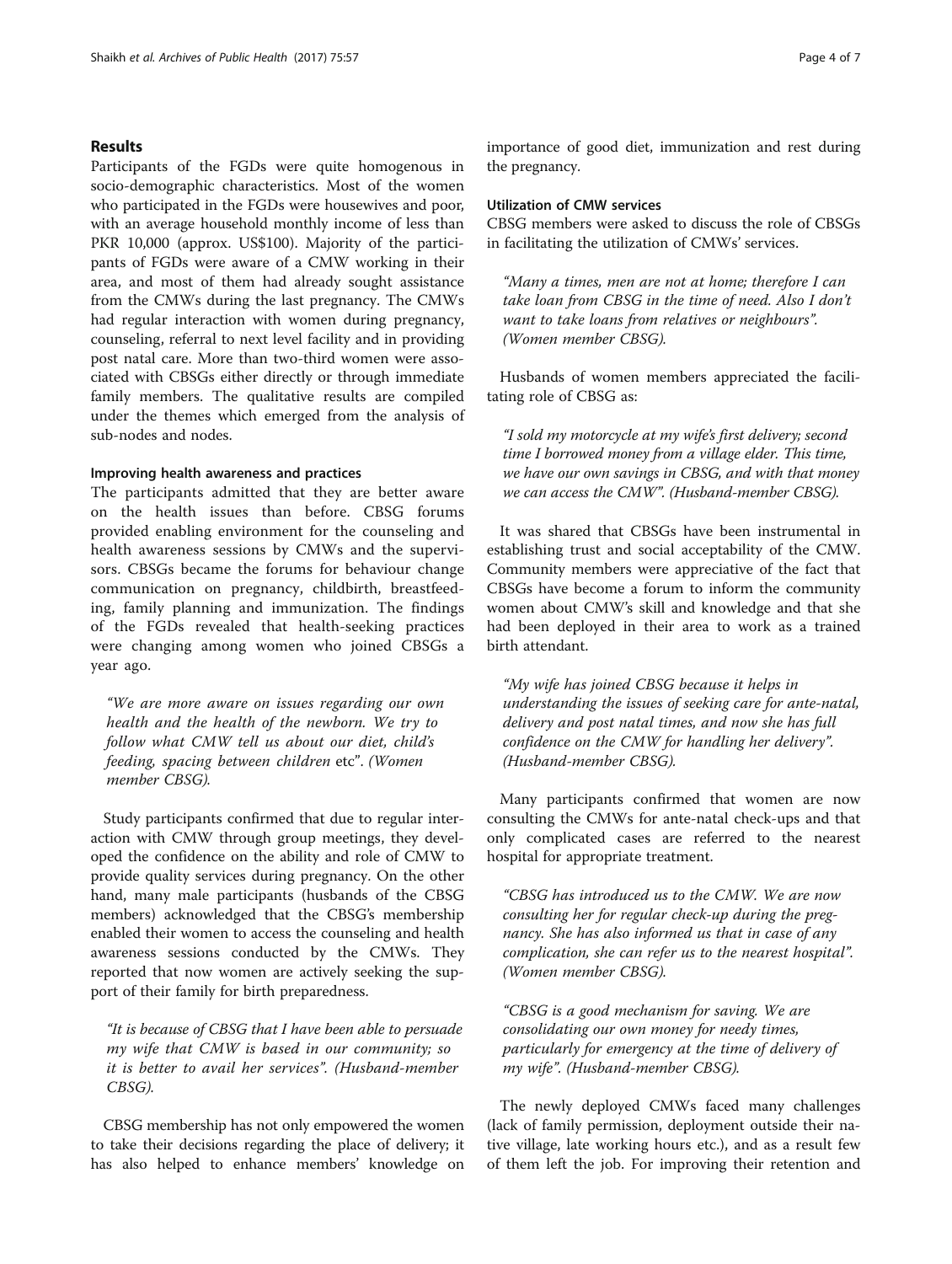performance, CBSGs played a pivotal role of providing the community support and recognition of their services.

"CBSG conducts regular meetings with community women to promote CMW services. Many women still do not know about her". (Women member CBSG).

## Social benefits of CBSGs

Besides financial empowering of the women groups, and equipping them with appropriate knowledge on safe motherhood, the CBSG have been an instrumental platform for social networking, helping each other in other household matters such as for marriages and funerals, purchasing food items, establishing small businesses, or paying school fees for their children.

"CBSG provides a platform for social networking, community support and exchanging our view on mother and child health. It is a good pass time too. We chat, we laugh and share our worries with each other". (Women member CBSG).

CBSG membership has helped to establish a greater degree of solidarity among the community members.

"As compared to women who stay at home all day, we are more knowledgeable, smart and aware about social dynamics, and know how to utilize CBSG money to alleviate our poverty from our community, cover children's school fees and other household related expenses (Woman member CBSG)".

Simultaneously, the older women members (mothersin-law) shared that they used to insist on seeking delivery assistance from a local Dai (traditional birth attendant); but now they support their daughters in law to consult the CMW. In a way, CBSG has sensitized the elder generation too on the importance of safe delivery in the presence of a trained birth attendant.

By virtue of the CBSG membership, women gained knowledge and confidence to have their say in decisions pertaining to health and other matters in the family.

"CBSG has increased in women's confidence and empowered them in decision making for their own health". (Husband-member CBSG).

Some of the women started small businesses in partnership with other CBSG member women. Participants during FGD mentioned that CBSG has become an alternative banking system in their village. In addition, FGD participant shared that CBSGs provided a platform to

extent and obtain community support and also to interact with each other, and share happiness and worries.

"CBSG has provided our women an opportunity to socialize, to empathize and to be confidante of each other. They now know what is happening in the world. Moreover, women have become economically empowered". (Women member CBSG).

## Perceptions of women non-members and their husbands about CBSGs

From the discussions with women who have not yet become the member of any CBSG and their husband, it was noted that lack of information about CBSGs' structure, its purpose, and membership requirements is keeping many people in oblivion about the advantages of becoming a member.

"We are not well informed about this women saving group, and we are not sure of its real benefits. I am not sure whether my husband would allow me to go to a CBSG". (Woman, non-member).

Women, who are not yet the members, stated that they were hesitant to ask their husbands for the money, initially required to join a CBSG. Some men and women perceived that their financial situation does not permit them to join CBSG.

"We might not have extra money every now and then to contribute to the group; and I don't want to burden my husband by asking him money for such savings". (Woman, non-member).

Some people also had a negative prior experience with similar groups, and/or organisations, which never provided them any substantive benefit.

"Past experience with such associations, groups and organizations is not pleasant. There has been too much wastage of time, especially in discussing matters other than health". (Woman, non-member).

In separate FGDs with men whose wives are still not members of CBSG, were asked to share their ideas. Many of them stated that national identity card (NIC) is a mandatory requirement to join a CBSG, and that many women do not possess one in this remote area. However, after understanding the details about CBSG, many of them agreed to get the NICs for their wives and to allow their women to join the CBSG.

"Having listened to the advantages of CBSG, we can now confidently recommend our women and ask other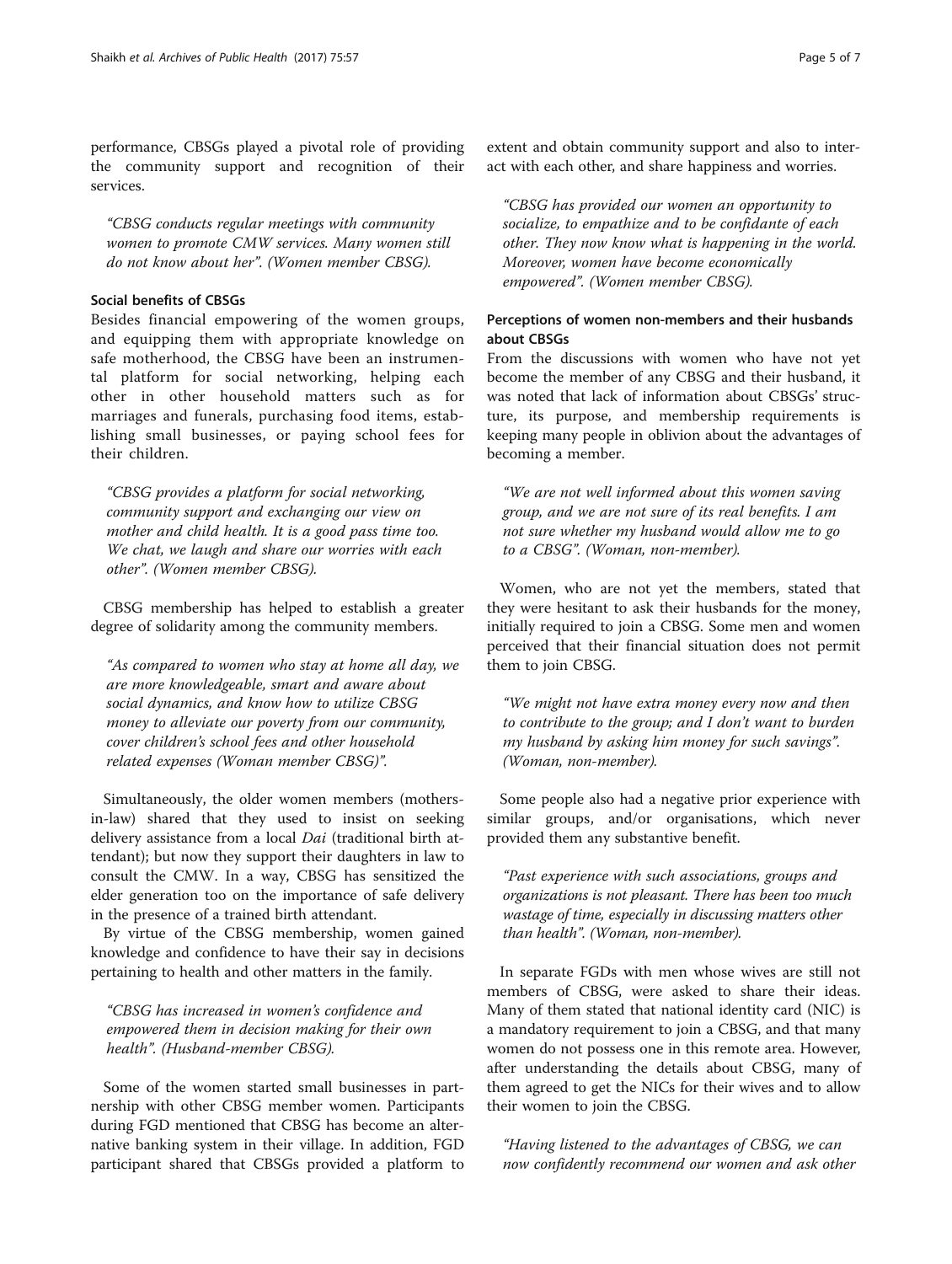men to send their women for membership in CBSG" (Husband, non-member).

Some of the men were concerned about the odd distances that women have to cover on foot to reach the CBSG site, and that restrained them to let the women join the group.

"Since we do not have a CBSG in our own village, our women will have to travel to adjacent village which is time consuming, and it is also not secure to send them alone". (Husband, non-member).

All of them offered their unanimous support and agreement to establish more CBSGs in the rest of the villages. Men stated that by having an alternative money saving system in their community, they would also be able to develop solutions to a number of other issues such as borrowing loans for small businesses, paying children school fee, buying household items, and bearing expenses of their daughters' marriages.

## **Discussion**

Our principal findings suggest that women can be enabled to seek appropriate and skilled health care if they do not have a financial constraint; and that a local trained health provider is far more accessible and acceptable as compare to somebody far located and not having the cultural insights of the community. These findings resonate the fact that financial situation of a family govern the health care seeking among the expecting mothers [\[16](#page-6-0), [17](#page-6-0)]. Other studies and literature from the region and Pakistan in general confirm the fact that health-seeking behaviors are also closely associated with socioeconomic determinants in any community [\[4](#page-6-0)]. Due to financial constraints, most of the women have preferred home-based delivery care [\[18](#page-6-0), [19](#page-6-0)]. Our study confirms that in a developing country's health system, where there are a few doctors and other SBAs, CMWs are the easily accessible and would be the preferred cadre of trained workers as compared to the traditional birth attendant to fill in the gap, and could be very much acceptable to the local community. Another finding of our study is that due to regular interaction of the CMWs with women through the CBSG forum, CMWs gain acceptance in the community, eventually preventing complications of pregnancy and childbirth, with an early and timely diagnosis of any danger signs and prompt referral to the hospital. It is a well-documented fact that such participatory intervention helps women living in remote rural areas with limited resource to develop appropriate health seeking practices of utilizing the services of trained birth attendants, thereby showing improvements in birth outcomes in a disadvantaged population. [[20](#page-6-0), [21](#page-6-0)]

This remote under-served geography of the north-west province presents more or less similar picture of more than 65% of Pakistan population living in the poverty struck rural areas, facing challenge of accessibility to quality healthcare [\[22\]](#page-6-0).

Such women centred group meetings are the best forum to convey important health awareness messages about MNCH issues, birth preparedness and importance of taking well-informed and timely decisions for seeking health care [[23, 24](#page-6-0)]. Our study furthered the concept in the context of Pakistan, where modest savings by the CBSG members helped them overcoming the financial constraints, and hence enabled the extremely poor women to decide about the travel to reach out and avail the services of CMWs. This is suggestive of the women's group action learning and experience sharing need to be continued for knowledge improvement and behaviour change in birth practices, saving newborn lives, and nutrition [\[4](#page-6-0), [21](#page-6-0), [25, 26\]](#page-6-0) .

This was the first research, looking at such phenomenon in this kind of remote setting. We not only looked at the women's believes, perceptions and practices, but also involved men to record their views on the subject. Results of this research may not be extrapolated for the entire country, because of the wide cultural diversity across the country. Perspectives of CMWs could be another interesting facet to look at, after passage of some time. Although women did not mention any specific short comings of the CBSGs; yet it would be interesting to go back and ask the same after the lapse of some time. A mix method and multiple sites research would be even more beneficial for generating an empirical evidence to suggest the government, and health department in particular, for scaling up of such initiatives. Nevertheless, the national and provincial MNCH programmes may consider scaling up this experience in other similar settings of the country.

#### Conclusions

The CBSGs provided an enabling and women-empowering platform to influence health seeking practices around birth preparation and the choice of health provider. This community-based approach helped in improving the awareness of service availability, understanding the MNCH issues, utilization of MNCH services, and in overcoming the social and financial constraints, which the women of Pakistan face while seeking health care from a skilled provider.

#### Acknowledgments

Authors would like to express their gratitude to the Health Department of KPK, District MNCH coordinators of Chitral and Pakistan Nursing Council. The work would not have been possible without the coordinated teamwork of the Aga Khan Health Services, Pakistan, Aga Khan Rural Support Programme and the MNCH program team in Chitral. We are also indebted to all the women and men who participated in discussions.